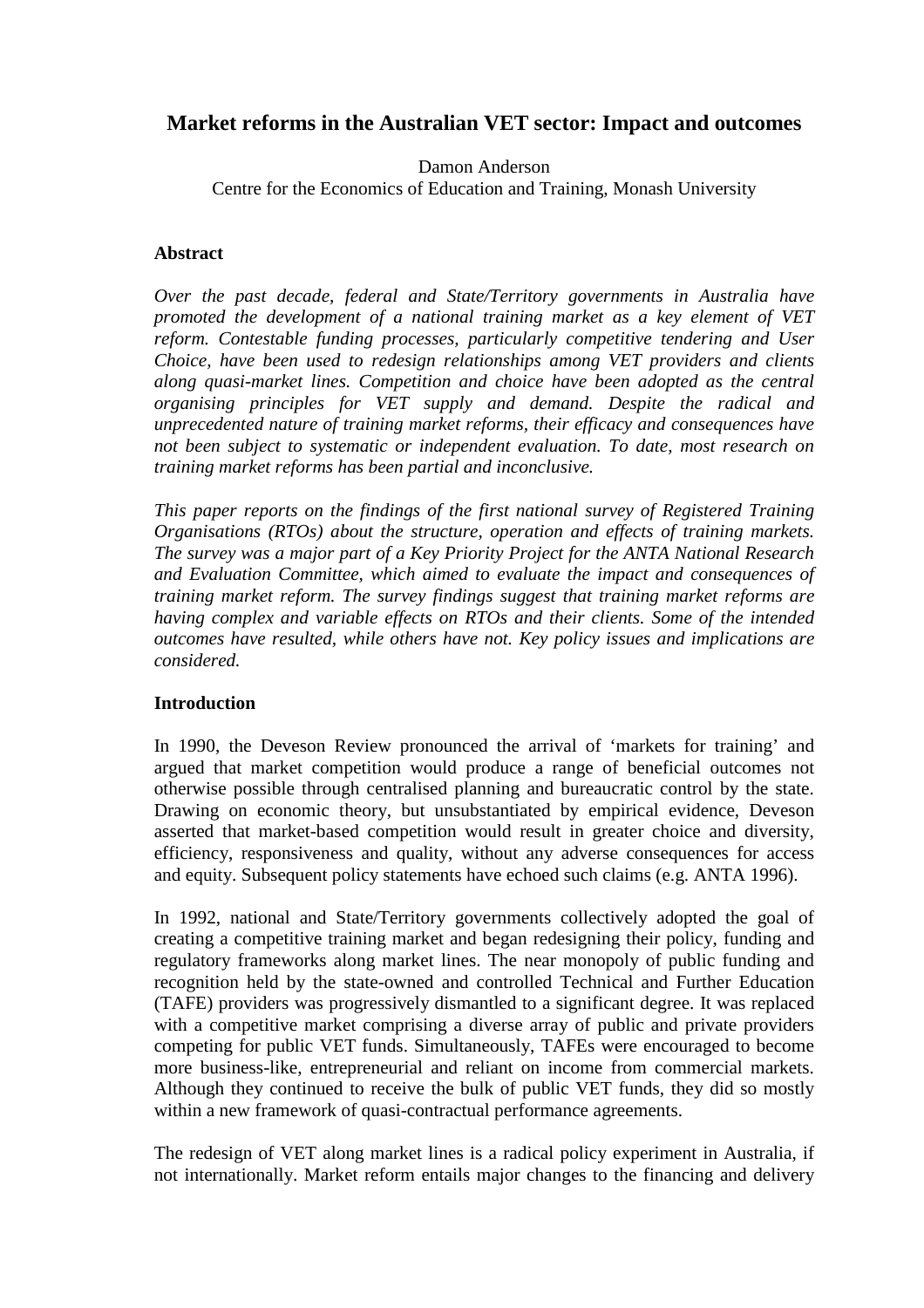of VET, with significant implications for key stakeholders. Government has attenuated its longstanding role as planner, funder and provider of VET, and has increasingly assumed the role of market facilitator, regulator, and purchaser of programs and services. Public and private providers are now viewed as 'suppliers' or 'sellers' of VET who compete with one another on a 'level playing field' for government and private income. Individuals and enterprises are viewed as 'clients', 'buyers' and 'customers' who are expected to pay for the programs and services they use.

Government has moved decisively away from the traditional model of centralised state planning, financing and provision of VET – which aimed to avoid market failure and protect the public interest – to a mixed model comprising a direct (profile) funding sector, 'quasi-markets', and open and commercial markets. Quasi-markets are a key innovation and tool of the new public management that has swept western democracies over the past two decades or so (Pollitt 1995). By subjecting public service delivery to competition, quasi-markets are intended to overcome the defects of state planning and provision, which are viewed as being wasteful, inefficient, inflexible, and unresponsive to client needs. Theoretically, quasi-markets are a means by which government can gain the benefits of markets and avoid their failures by still operating within a framework of public control and accountability (Le Grand & Bartlett 1993). They involve the separation of the purchaser and provider roles of government, and the use of contracts and market-like mechanisms to allocate public funds on a contestable basis.

In the Australian VET sector, the main market mechanisms are competitive tendering and User Choice. Competitive tendering, under which providers bid against each other for government contracts to deliver training, was adopted in all State jurisdictions from 1995. By 1999, competitive tendering was being used to allocate about 5% of recurrent funds for VET delivery, which declined slightly thereafter. An additional 3% of total VET revenue was derived from fee-for-service provision for government agencies other than State Training Authorities. User Choice – a quasi-voucher scheme that enables employers with their apprentice or trainee to choose their providers and elements of training content and delivery – was implemented nationally from 1998 and was used to allocate around 18% of national recurrent VET funds in 2001. However, not all User Choice funds were open to competition, as caps were imposed on private RTO apprentice/trainee numbers in some State jurisdictions in the late 1990s.

In consequence, the process of market reform that government initiated in the early 1990s has substantially altered the structure, composition and dynamics of the VET sector. By 2001, government revenue allocated via non-competitive (profile) processes accounted for only 65% of TAFE's total VET revenue, down from about 82% in 1992. Revenue from quasi and commercial markets accounted collectively for 30% of total VET revenue in 2001, almost double what it had been at the outset of market reform. The remaining 5% was derived from student fees and charges. From 1997-2001, payments to non-TAFE providers grew by a remarkable 87% nationally. In 2001, they won 44% of contestable funds nationally, almost 8% of total recurrent VET revenue.

Despite the scale and significance of market reform in VET, there has been no comprehensive evaluation of its outcomes to date. User Choice was evaluated nationally, but at an early stage of implementation (KPMG 1999). State Government reviews have shed some light on market impacts and trends (e.g. Bannikoff 1998; Schofield 1999a, 1999b, 2000; Smith 1998), but were also premature and restricted in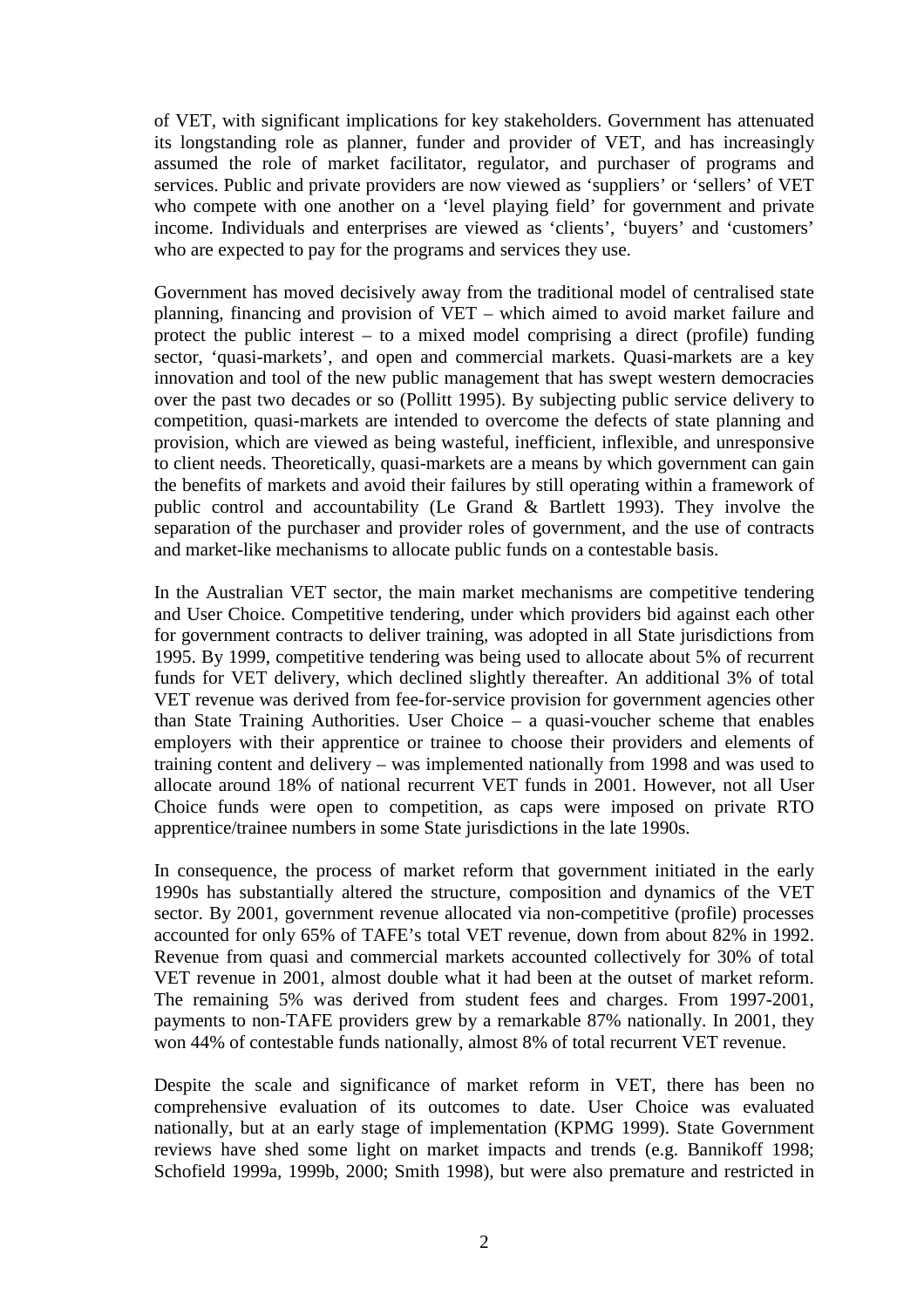focus and scope (Anderson 2000). Concerns about adverse impacts on quality prompted the 2000 Senate inquiry to recommend an independent national evaluation of competition and User Choice in VET. No such evaluation has since been undertaken. Paradoxically, despite the emphasis of market advocates on the need for measurable outcomes, market reform itself has not been subjected to the same logic.

The purpose of this paper is to report some key findings of the first national evaluation of the impact and outcomes of market reform in VET. Funded by the NCVER, the study was conceived in recognition of the need for a broad-scale evaluation of market reform in VET, in particular competitive tendering and User Choice.

### **Research aims and methodology**

The main aims of the study were to examine the structure, composition and dynamics of contestable or quasi-markets for VET; assess the impact and effects of market reform on providers and clients; and evaluate the outcomes of market reform in VET. It also aimed to identify strategies for improving market operation and outcomes. Due to space constraints, this paper focuses only on key findings about the extent to which market reform in VET has produced the intended outcomes and putative benefits.

The evaluation framework for the study comprised criteria derived from quasi-market theory (Le Grand & Bartlett 1993), which correspond with the intended outcomes of market reform in VET, as follows: choice and diversity, efficiency, responsiveness, quality, flexibility, innovation, and access and equity. As Pollitt (1995, p.136) observes, 'Intended effects (impacts, outcomes) are of interest in themselves, but have the useful property of indicating (implicitly or explicitly) the criteria by which policy-makers apparently wish to be judged.' It also included some criteria for assessing the extent to which existing VET markets satisfy the pre-conditions for effective quasi-markets. In these respects, therefore, the study primarily evaluated market reform on its own terms.

The major data source was a national survey of senior managers of Registered Training Organisations (RTOs), including TAFEs, in late 2001. A sample of 2,581 RTOs yielded 842 useable survey returns, representing a 33% response rate. Although a reasonably sound basis for evaluating the outcomes of market reform, the survey tool had a number of limitations relating to: cause-and-effect attribution; the lack of comparative beforeand-after data; and the partial and subjective nature of senior manager perspectives.

# **Findings and discussion**

The introduction of market mechanisms was found to have triggered complex chains of interactive effects that were often difficult to interpret. The conclusions reached about the outcomes of market reform in VET are tentative, due to the broad-scale nature of the study and limitations in research methodology. The study identified several benefits and costs of markets in VET. Some of the purported benefits of market reform remain unproven, even if not yet entirely disproved. Additional data are required before clearcut conclusions can be reached. On balance, however, the weight of available evidence suggests that the accumulation of current trends is tipping the scales away from positive towards negative outcomes. The main findings are discussed below under sub-headings that correspond with the evaluation criteria and intended outcomes of market reform.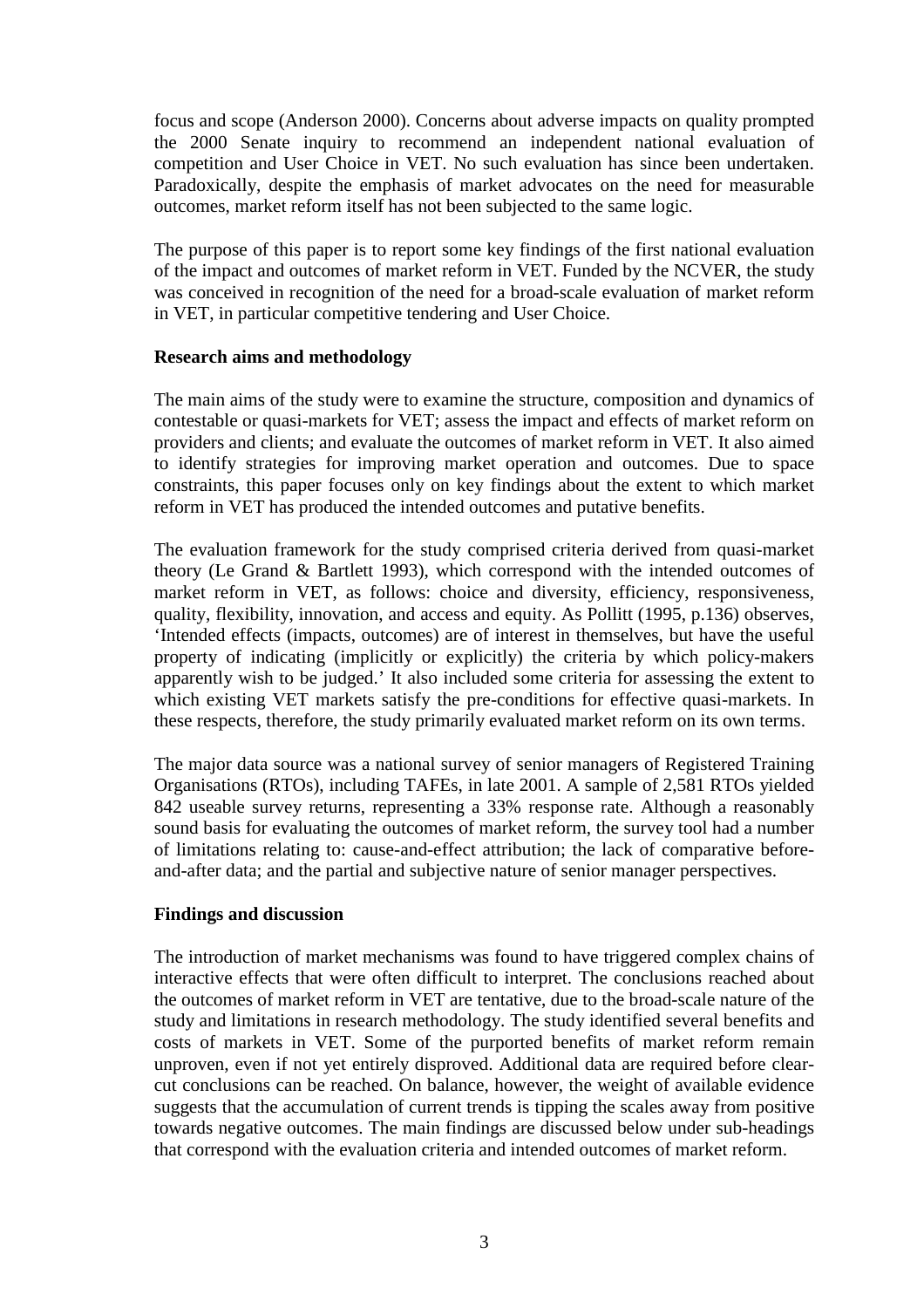### *Choice and diversity*

The research suggests that choice and diversity have increased in the VET sector as a result of market reform, although not to the same degree in all market sectors or for all VET clients. On the supply side, the number and range of providers has expanded, giving clients access to a potentially wider range of choices. Choice is relatively more restricted in rural/regional areas, as only one third of all RTOs are located outside metropolitan areas. However, substantial numbers of RTOs were found to be competing for business in rural/regional markets beyond their own locality. Despite this, the existence of thin markets is a major problem, especially in remote areas. In such areas, choice is highly restricted, and in some cases non-existent. This suggests that quasimarkets in VET are generally unviable in remote areas and many rural/regional areas.

The extent to which market reform has improved the range and diversity of VET programs and services is less clear-cut. Overall, the range of training options was found to have increased under competitive tendering, and to a larger extent under User Choice. However, the evidence also suggests that full fee-paying clients may enjoy a wider range of training options and greater scope for choice than government-funded students. In the drive for efficiency in the face of low (or below-cost) unit prices and high transaction costs, it appears that the choice of whole courses and within-course training options for government-funded students may have diminished in TAFEs.

The research suggests that the market power of clients to exercise choice, and thereby influence training outcomes, has increased under User Choice, but not competitive tendering. However, two qualifications are required. Firstly, the content-related choices open to User Choice clients are restricted to a pre-determined range of industrymandated competency standards and packaging specifications in Training Packages. Secondly, other research suggests that the employer alone, rather than in conjunction with the apprentice or trainee, exercises choice-making power (Schofield 2000).

# *Efficiency*

Efficiency is one of the more difficult outcomes to measure. The survey produced some evidence of efficiency gains, but these appear to be predominantly internal to providers, and generally confined to specific administrative and financial processes. The bulk of evidence from the survey however suggests that neither crude (i.e. reductions in total costs of service delivery) nor productive (i.e. more outputs per unit cost) efficiency has ensued from training market reform. A majority of both TAFEs and RTOs indicated that the costs of training delivery have not declined, and that public VET funds are not used more efficiently under both tendering and User Choice arrangements. Despite the fact that providers have been rationalising and streamlining internal administrative and planning systems and processes – in addition to implementing a wide range of costreduction strategies – high transaction costs, and greater complexity and uncertainty in quasi-markets, appear to have discounted or cancelled out any efficiency gains.

As a consequence, a substantial majority of both TAFEs and all RTOs indicated that increased transaction (e.g. administrative and marketing) costs outweigh reductions in delivery costs under contestable funding arrangements. Government efficiency drives – such as the Commonwealth 'growth through efficiencies' policy and State/Territory government efficiency dividends – have also taken their toll on TAFEs. However, the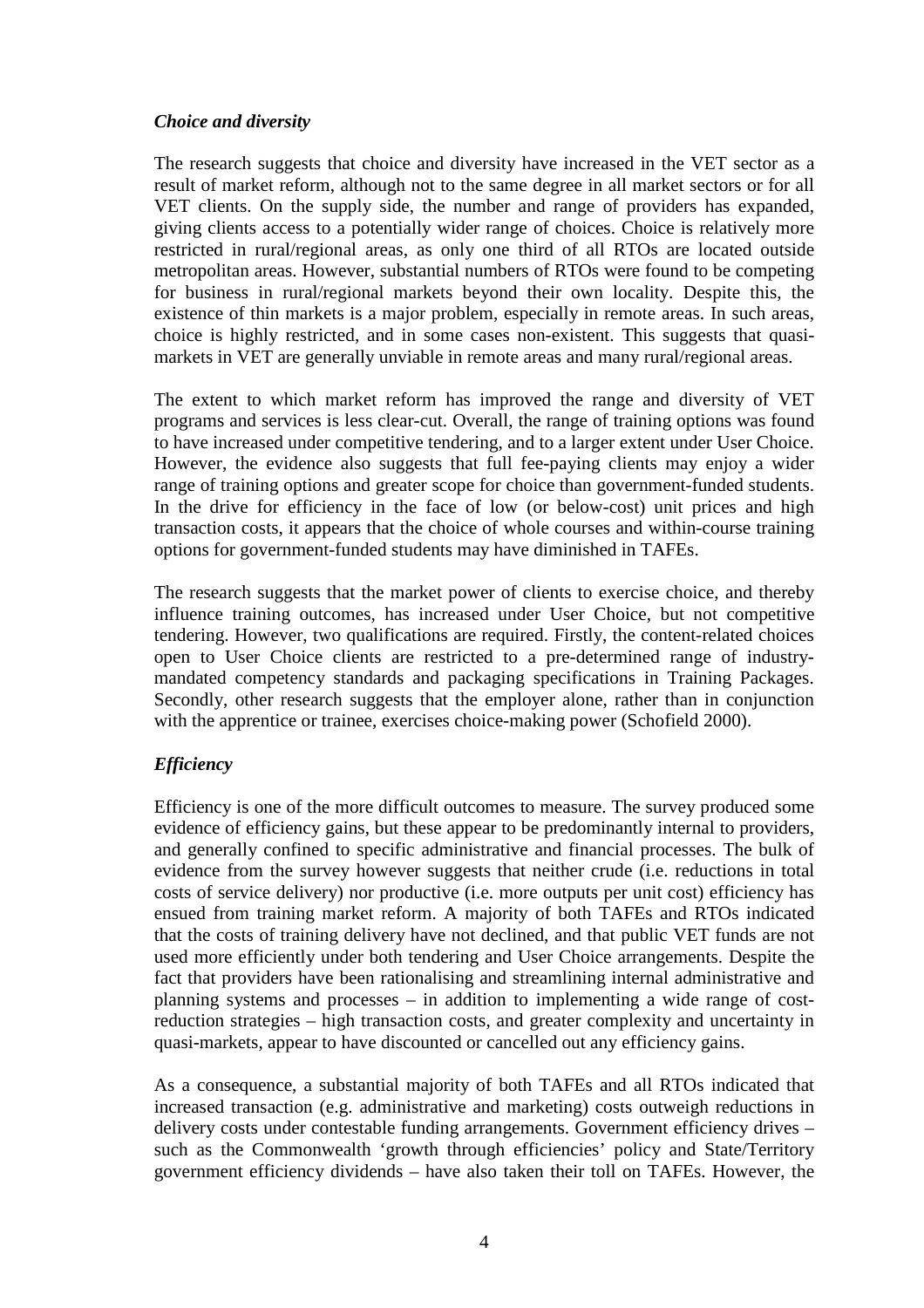evidence provided by non-TAFE RTOs (who are not directly subject to such policies) suggests that the negative efficiency outcomes can be largely attributed to the effects of market reform. Overall, the accumulation of such effects appears to have eroded potential efficiency gains from VET markets at a systemic level.

Contrary to policy makers' claims (ANTA 1996), the findings suggest that the reformation of the publicly funded VET system along market lines involves ongoing costs that appear to be having counter-productive effects on efficiency, quality, and access and equity outcomes. In particular, the vast majority of TAFE and non-TAFE RTOs identified the high transaction costs as a major problem – not only because they exceed any efficiency gains, but also because they divert resources from training delivery to administration and marketing with adverse implications for quality.

Evidence that the quality of provision may have declined in TAFE under contestable funding arrangements suggests that productive efficiency, or 'value for money', has not been achieved, even though TAFEs are delivering a larger quantity of training per unit cost. The research data are insufficient to enable an assessment of the extent to which gains in productive efficiency have been achieved in the non-TAFE sector. Even if they have been, the fact that TAFEs continue to deliver the lion's share of publicly funded VET suggests that any efficiency gains in the non-TAFE sector are likely to have had only a marginal impact at a systemic level. Moreover, the increasing reliance of a large proportion of private providers on government funding suggests that contestable funding processes may have resulted in unnecessary duplication between public and private VET providers, with potentially adverse implications for systemic efficiency.

#### *Responsiveness*

Survey responses suggest that provider responsiveness to client needs has almost universally increased as a direct consequence of market reform in VET. In general, responsiveness to client needs has increased to a greater extent under User Choice than competitive tendering. Closer and more direct relations between providers and clients have also been achieved under both market mechanisms. However, the survey findings show that some client groups have fared better than others. Specifically, the data suggest that employers, rather than individual students or apprentices/trainees, are the major beneficiaries of increased responsiveness under competitive tendering and User Choice. To the extent that enterprises are defined as the 'key clients of the training market' (ANTA 1996, p.7), the findings suggest that market reform has produced the main outcome sought by government. As with any government policy in a democratic system, however, the decision to prioritise enterprise needs over others in the publiclyfunded VET system is open to question. The legitimacy of an enterprise-driven VET system has been critiqued elsewhere (e.g. Anderson 1998; Billett 2004).

On closer analysis, the findings show that the needs of some enterprises have been satisfied better than others. Access for medium/large enterprises appears to have improved to a greater degree than it has for small enterprises, although a small majority of RTOs indicated that access for small enterprises has improved under User Choice. Neither market mechanism has improved access to TAFE for local/surrounding communities, although they appear to enjoy better access in some cases to non-TAFE RTOs. In effect, market reform in VET has been comparatively more successful in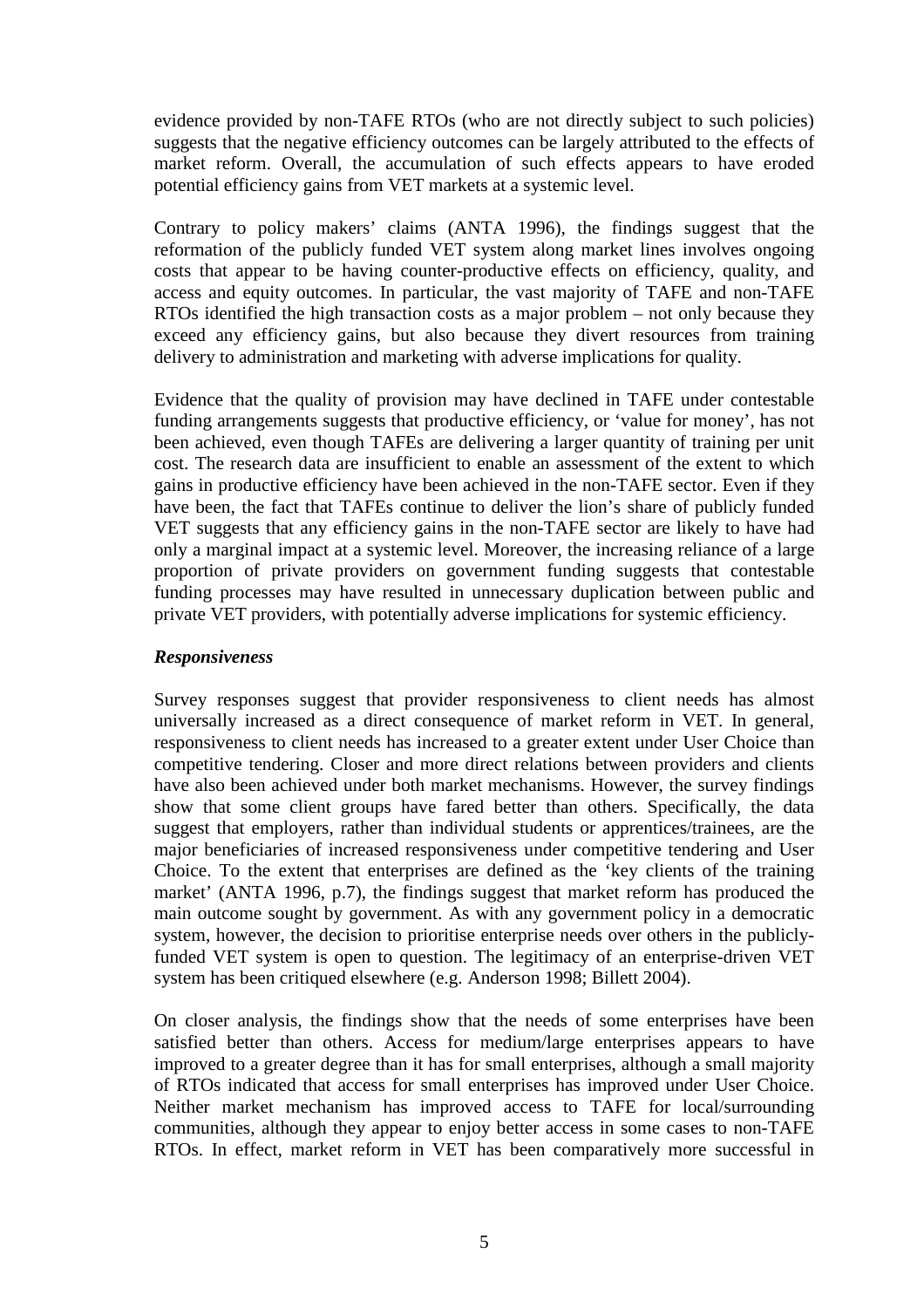increasing responsiveness to the needs of medium/large enterprises than it has been with respect to individual clients, small enterprises and local/surrounding communities.

Other outcome measures also cast the greater responsiveness promoted by market reform in a more problematic light. Market reform has increased the capacity of a majority of TAFEs to satisfy the needs of full fee-paying clients, but not governmentfunded clients. The converse applies to RTOs as a whole. According to a majority of TAFEs, neither market mechanism has improved the supply of skilled labour to industry, suggesting that the potential for skills shortages may increase over the medium to long term. Finally, a large majority of both TAFEs and RTOs as a whole said that neither market mechanism has increased employer investment in VET, despite this having been identified in official policy statements as a consequential outcome of increased provider responsiveness to industry needs. The survey data also suggest the need for an examination of the extent to which market reform may have encouraged cost-shifting by enterprises and substitution of public for private training resources.

# *Quality*

The survey findings are somewhat equivocal on the question of whether the purported quality outcomes of market reform have eventuated. From a TAFE perspective, quality has not improved, and appears to have declined under both competitive tendering and User Choice. After increased transaction costs, a decline in the quality of VET provision was identified by both TAFEs and RTOs as a whole as one of the main negative outcomes of market reform. Although inconclusive, the survey data suggest that quality may have improved for a small proportion of non-TAFE RTOs, although more so under User Choice than competitive tendering arrangements.

Other circumstantial evidence pointing to a potential decline in quality includes the findings that a large proportion of TAFEs and all RTOs are: less inclined to share information and resources (due to commercial confidentiality considerations); diverting resources from training delivery to both administration and marketing (as a consequence high transaction costs); and giving higher priority to cost-reduction than quality improvement. Although a direct causal relationship cannot be established, the survey found that market reform has also been accompanied by reductions in expenditure by a significant proportion of TAFEs on key inputs that are likely to affect the quality of provision, including: direct delivery (i.e. teaching/training); infrastructure maintenance (facilities/equipment); curriculum development and maintenance; and student services. Also, the cost-reduction strategies implemented by most TAFEs (e.g. larger class sizes, reduced student contact hours, increased contract/casual teachers) may well have eroded the basis for quality provision. These trends suggest that the net effect of market reform may be to force TAFEs, if not non-TAFE RTOs, to substitute cheapness for quality.

Although a majority of all RTOs felt that skill outcomes for students and apprentices/trainees have improved in VET markets, a larger majority of TAFEs disagreed. A substantial majority of both TAFEs and non-TAFE RTOs also indicated that, as a consequence of increased contestability, their training provision is driven more by financial/commercial imperatives than by educational/skills formation objectives. Overall, the balance of evidence suggests that market reform has not improved quality in TAFE, but may have done so for some non-TAFE RTOs.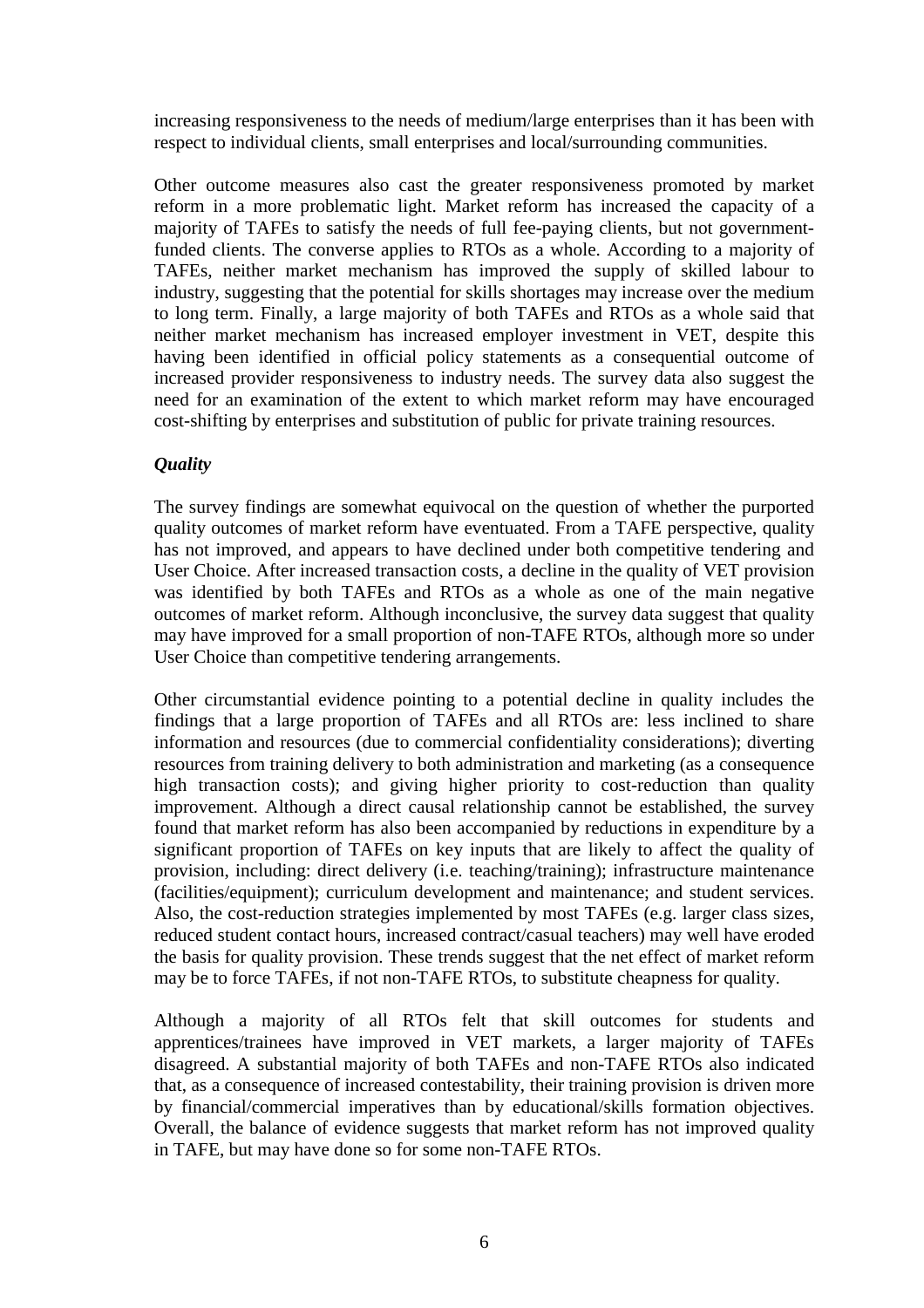### *Flexibility and innovation*

Market reform appears to have achieved consistently positive outcomes against two key policy objectives: flexibility and innovation. A sizable majority of both TAFEs and RTOs as a whole indicated that the flexibility of training delivery has increased, though to a greater extent under User Choice than competitive tendering. Significant majorities of both provider types indicated that product development and delivery is also more innovative as a result of market competition. Examples of such outcomes include the development of new products and services for niche markets, and the implementation of flexible delivery systems.

#### *Access and equity*

The access and equity outcomes of market reform in VET appear to be generally negative. The survey findings suggest that access for women, unemployed people and disadvantaged groups has not improved under contestable funding arrangements from either a TAFE or non-TAFE perspective. Moreover, despite increased responsiveness and flexibility, providers are generally no more able, or motivated, to satisfy the needs of designated equity groups or their local/surrounding communities than they were prior to market reform. More negative access and equity outcomes were reported by TAFEs than non-TAFE RTOs, and by rural/regional than metropolitan RTOs.

Other equity-related trends are a cause for further concern. A not insignificant proportion of both TAFEs and all RTOs indicated that they are more inclined to engage in the practice of 'cream-skimming' or adverse selection as a result of increased contestability. About half of all TAFEs and RTOs are also placing higher priority on attracting full fee-paying clients than government-funded training places. A small, but again not insignificant, number of TAFEs and all RTOs have increased fees and charges for government-funded students to a 'major' or 'moderate' extent. Overall, almost six in ten TAFEs, and four in ten RTOs as a whole, indicated that their VET provision is driven by efficiency objectives than by equity goals to a greater extent than prior to market reform. None of these trends is likely to enhance access and equity, and in combination may well have adverse consequences.

It is still too early to reach definitive conclusions about the access and equity outcomes of market reform in VET. More quantitative data are required about the access, participation and completion rates of disadvantaged and under-represented groups over time. Nonetheless, should the incremental tendencies revealed in this study remain unchecked, there is a risk that publicly-funded VET markets will become increasingly inaccessible and inequitable for women and disadvantaged groups, with negative implications for labour market participation and social inclusion.

#### **Global impact of market reform**

Despite improvements in choice and diversity, internal efficiency, responsiveness, flexibility and innovation, the views of senior RTO managers were evenly divided over the question of whether market reform in VET has been a positive or negative development. From a sectoral perspective, the impact of market reform appears to have been more uneven. While a small net majority of private RTOs delivered a positive assessment of market reform, a net majority of both TAFEs (13%) and ACE centres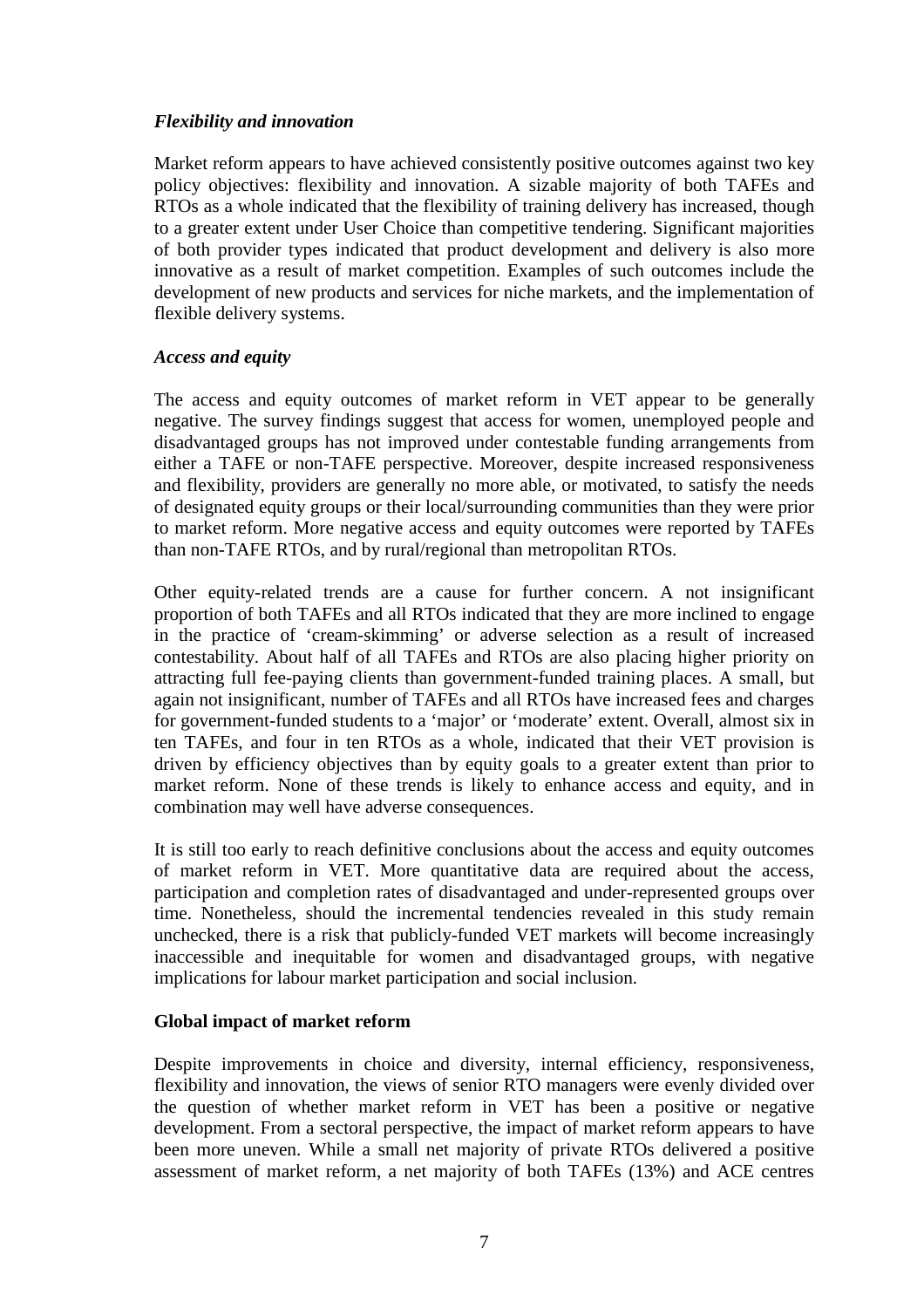(15%) delivered a negative verdict. A large proportion (42%) of RTOs as a whole indicated that, on balance, market reform has had a neutral impact on their RTOs, compared to only 23% of TAFEs and 37% of ACE centres. Overall, market reform appears to have adversely affected a larger proportion of public than private RTOs.

Market reform also appears to be changing the values, priorities and motivations of VET providers in significant ways, with potentially adverse consequences for the public interest. As a result of market reform, TAFEs are driven more by efficiency and financial/commercial objectives than by equity and educational/skills formation objectives. Such findings confirm the observation by TAFE Directors Australia (1999, p.18) that: 'The emphasis in TAFE is now on "the bottom line" and "efficiency" – not quality delivery'. Overall, the imperatives of market competition appear to be overshadowing government policy and planning priorities as drivers of TAFE provision, in the process undermining the steering capacity of government. In effect, doing business and remaining financially viable seem to be incrementally supplanting the public interest role and responsibilities of TAFEs, if not government itself.

Internal efficiency gains may have been achieved as a result of market reform, but at what cost over the longer term? TAFEs have reduced production costs by switching to cheaper labour, increasing class sizes and reducing student contact hours. Such strategies are likely to diminish the depth and breadth of curriculum and teaching expertise in TAFE and decrease individualised attention for learners, thereby diluting quality outcomes. The long-term implications of reduced or deferred expenditure on curriculum development and maintenance, capital infrastructure, and student services in TAFE are as yet unknown. Collectively, they may well be contributing to a progressive 'hollowing out' of TAFEs as educational and community resources.

#### **Conclusion**

Such developments have potentially major implications not only for the quality, responsiveness, flexibility and accessibility of VET, but also for the industries and communities that rely on TAFEs to underpin their social and economic capital through the provision of skilled workers and active citizens. The danger is that if such valuable resources reach a serious state of decay over time, only a massive injection of public funds could restore the public VET system to a standard required in a modern industrialised economy. With neo-liberal economics and public choice theory still ascendant, and with taxpayer support for 'big government' diminishing as a result, such a step may be neither financially viable nor politically feasible. So on balance, if what counts is what works, then markets in VET are failing to deliver the promised goods.

#### **References**

- Anderson, D. (1998). Refocusing training market reform. In C. Robinson & R. Kenyon (Eds.). *The market for vocational education and training*. Adelaide: NCVER.
- Anderson, D. (2000). Quasi-markets in vocational education and training in Australia. In F. Beven, C. Kanes & D Roebuck (Eds.), *Learning Together, Working Together: Proceedings of the 8th Annual International Conference on Post-compulsory Education and Training* (vol.2, pp.108-115). Brisbane: Griffith University.

ANTA (1996). *Developing the Training Market of the Future*. Brisbane: ANTA.

Bannikoff, K. (1998). *Report of the TAFE Review Taskforce*. Brisbane.